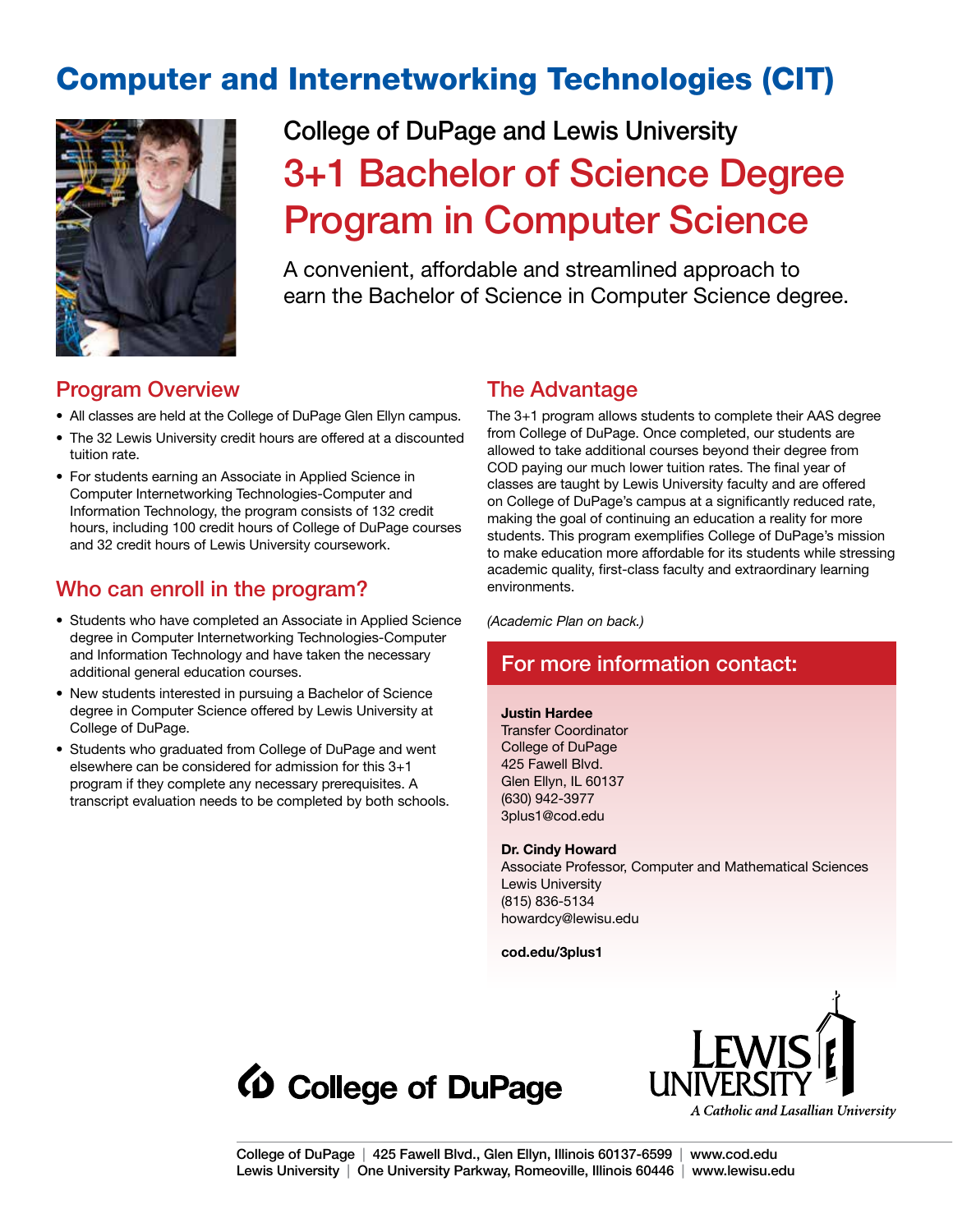# Computer and Internetworking Technologies (CIT)

# 3+1 Agreement between College of DuPage and Lewis University

AAS degree in Computer and Internetworking Technology (CIT.AAS.CIT)–Computer and Information Technology/ Bachelor of Science degree in Computer Science

| <b>Academic Plan</b> |  |
|----------------------|--|
|                      |  |

| <b>COLLEGE OF DUPAGE AAS DEGREE</b><br>Courses for Years 1 and 2 |                                                      | <b>CREDITS</b> |
|------------------------------------------------------------------|------------------------------------------------------|----------------|
| <b>General Education</b>                                         | (21 to 22 Credits)                                   |                |
| <b>ENGLI 1101</b>                                                | <b>English Composition I</b>                         | 3              |
| <b>SPEEC 1100</b>                                                | <b>Fundamentals of Speech Communication</b>          | 3              |
|                                                                  | Physical or Life Science (must have a lab component) | 4 to 5         |
| <b>MATH 1431</b>                                                 | Pre-Calculus                                         | 5              |
| Humanities and Fine Arts                                         |                                                      | 3              |
| Social and Behavioral Sciences                                   |                                                      | 3              |
| <b>Program Requirements</b>                                      |                                                      | (38 credits)   |
| CIT 1100                                                         | <b>IT Fundamentals</b>                               | 2              |
| <b>CIT 1111</b>                                                  | Computer and Hardware Maintenance                    | 3              |
| CIT 1112                                                         | <b>Advanced System Maintenance</b>                   | 3              |
| CIT 1121                                                         | <b>Networking Fundamentals</b>                       | 3              |
| <b>CIT 1122</b>                                                  | Routing Protocols and Concepts                       | 3              |
| CIT 1123                                                         | <b>LAN Switching and Wireless</b>                    | 3              |
| CIT 1124                                                         | Accessing the WAN                                    | 3              |
| CIT 1612                                                         | <b>Configuring Windows</b>                           | 3              |
| CIT 1613                                                         | Enterprise Desktop PC Support                        | 3              |
| CIT 1640<br>0R                                                   | <b>Security Plus</b>                                 | 3              |
| <b>CIT 2251</b>                                                  | <b>CCNA Security</b>                                 | 3              |
| CIT 1645<br>0R                                                   | Internet Telephony                                   |                |
| CIT 2410                                                         | <b>CCNA Voice</b>                                    | 3              |
| CIT 1710                                                         | Server Plus                                          | 3              |
| CIT 2710                                                         | Capstone: Computer Network Integration               | 3              |
| <b>Program Electives</b>                                         |                                                      | (8 Credits)    |
| *CIS 1400                                                        | Programming Logic and Technique                      | 4              |
| CIT elective (2000-level)                                        |                                                      | 4              |

\*Students will need to request course substitutions from the CIT Faculty Coordinator, Dr. Felix Davis, to allow for CIS courses to be taken as Program Electives.

| <b>Emphasis Sequence</b>                                     | Year 3 Courses Beyond the Associate's Degree                      | (33 Credits) |  |
|--------------------------------------------------------------|-------------------------------------------------------------------|--------------|--|
|                                                              | Students must complete one of the following sequences.            |              |  |
| $C++$<br>CIS 2541<br>CIS 2542                                | C++ Language Programming<br>Advanced C++ Programming              | 4<br>4       |  |
| Java<br>CIS 2571<br>CIS 2572                                 | Introductions to Java<br>Collections in Java                      | 4<br>4       |  |
| Python<br>CIS 2531<br>CIS 2532                               | Intro to Python Programming<br><b>Advanced Python Programming</b> | 4<br>4       |  |
| CIS 2420                                                     | Microprocessor Assembly Language                                  | 4            |  |
| <b>ENGLI 1102</b>                                            | <b>English Composition II</b>                                     | 3            |  |
| <b>IAI Physical or Life Science</b>                          |                                                                   |              |  |
| Humanities and Fine Arts (select IAI approved courses)       | 6                                                                 |              |  |
| Social and Behavioral Sciences (select IAI approved courses) | 6                                                                 |              |  |
| <b>PHIL 1110</b>                                             | <b>Ethics</b>                                                     | 3            |  |
| Minimum credit hours transferring from COD                   |                                                                   |              |  |

| <b>LEWIS UNIVERSITY</b><br>Courses for Year 4          |                                    | <b>CREDITS</b> |
|--------------------------------------------------------|------------------------------------|----------------|
| MATH 24000                                             | <b>Applied Calculus</b>            | 4              |
| MATH 30700                                             | Applied Linear Algebra             | 3              |
| CPSC 24500                                             | <b>Object Oriented Programming</b> | 3              |
| CPSC 34000                                             | Algorithms and Data Structures     | 3              |
| MATH 31000                                             | Discrete Mathematics               | 4              |
| CPSC 35000                                             | <b>Operating Systems</b>           | 3              |
| CPSC 49300                                             | Computer Infrastructure Capstone   | 3              |
| CPSC 42500                                             | Encryption                         | 3              |
| SOCI 29000                                             | Diversity and Social Justice       | 3              |
| <b>THEO 1000</b>                                       | Search For Faith                   | 3              |
| <b>Credit hours completed through Lewis University</b> | 32                                 |                |

**Total credit hours required to complete the entire program: 100+32=132**

### Important Notes

- Students must complete the associate degree requirements prior to taking 3rd year COD coursework.
- Students utilizing financial aid must apply and be accepted into Lewis University prior to taking any classes beyond the AAS degree. It is recommended that students using financial aid should begin applying to Lewis University one semester before completing the AAS degree and ask for the financial aid consortium agreement. Students also need to apply for graduation from the AAS degree program at COD. Not doing so will result in not receiving financial aid.
- Please consult your academic advisor and the current course schedule to determine when courses should be taken.
- The Associate in Applied Science degree must be completed and conferred in order to validate this agreement. Please refer to the student planning worksheet at www.cod.edu/counseling for COD's AAS degree requirements.
- A student must earn a minimum of 128 credit hours to qualify for graduation with a Bachelor's degree. At least 32 of the 128 credit hours for graduation must be completed through Lewis University. Students follow the degree requirements for the catalog year in which they enter Lewis University.
- Students cannot take College of DuPage courses during their last semester before graduation from Lewis University
- AAS degree name change: effective fall 2019 the Computer and Internetwork Technician (CIT.AAS) degree was changed to Computer and Information Technology (CIT.AAS.CIT). This change only impacts the AAS degree name, no academic changes were made.